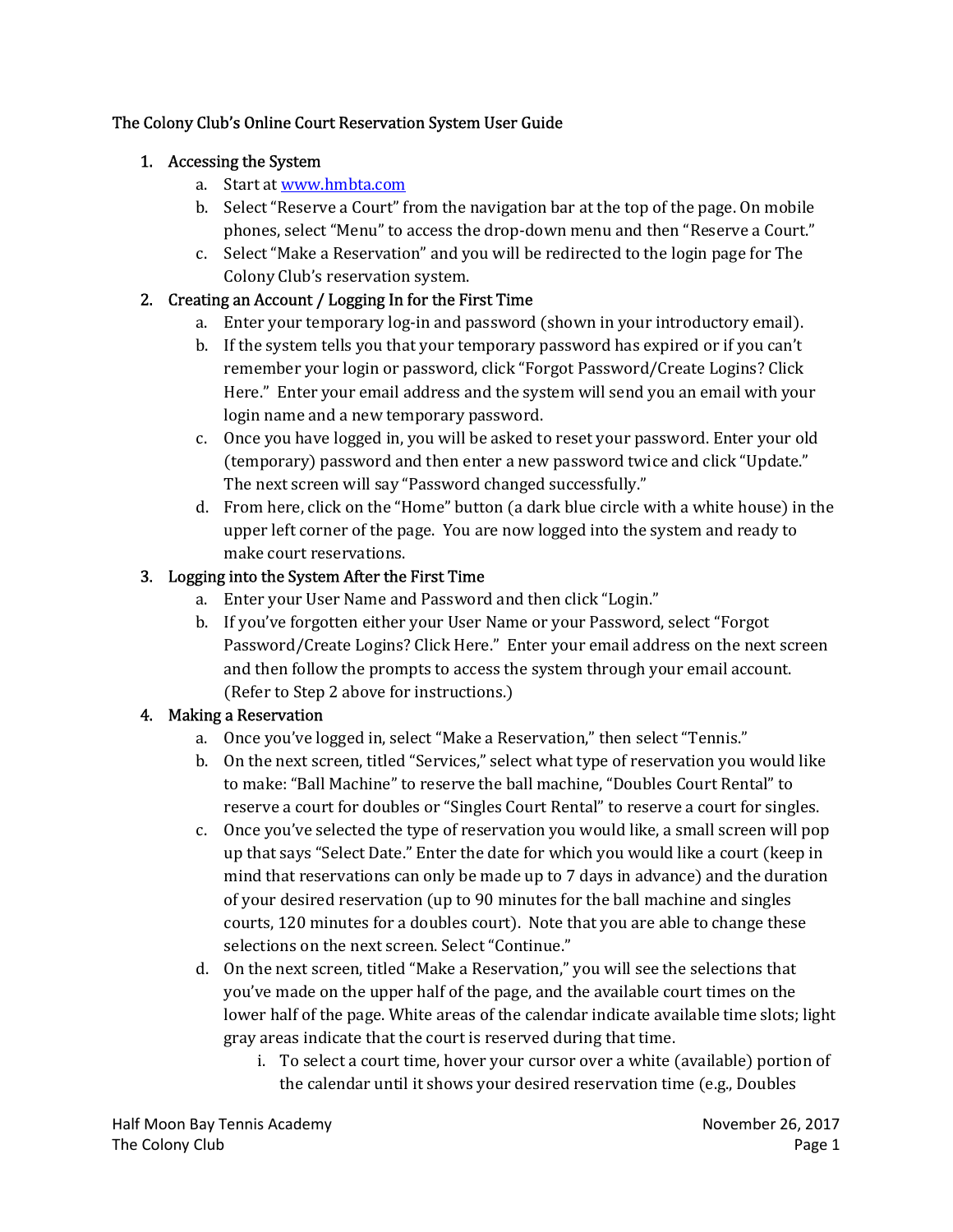Court 7:30 am – 9:00 am). Click on the dark gray box that shows your desired court reservation time.

- ii. If you would like to make changes to your search (e.g., different date, different type of reservation, etc.), you can do that in the upper portion of the "Make a Reservation" page. On the left hand side of the screen, you are able to change the date and the 'Service' or type of reservation (ball machine, singles court, doubles court) that you selected. In the middle column, you are able to select which court(s) you would like to search (or click "Select All" if you would like to look for any available court). In the right hand column, you can change the duration of your reservation (30 minutes, 60 minutes, etc.). Once you've made your selections, click "Search" and the Calendar will reflect your revised parameters.
- iii. When you select your desired Court and time, a small screen will pop up that says "Booking Details." Double check that you have selected the correct reservation type, date, time, and court, and then select "Continue."
- e. The next screen is titled "Add Family Member(s)." If you have a Single Membership, you can select "Continue to Cart," if you are ready to complete the reservation, or "Continue Shopping," if you would like to make another reservation. Note that selecting "Continue to Cart" on this page will complete the reservation. If you have a Family Membership, you will see a list of your family members here. Select which family member will be the "Host" for the court reservation – this is who will be using the court and whom The Colony Club will contact if changes are made to the reservation. Then select "Continue to Cart," if you are ready to complete the reservation, or "Continue Shopping," if you would like to make another reservation. Note that selecting "Continue to Cart" on this page will complete the reservation.
- f. Once you have selected "Continue to Cart," your reservation will be completed. The next screen will confirm the details of your reservation. On this page, you are also able to cancel your reservation, by selecting "Cancel Schedule" and then confirming that you would like to cancel it.

### 5. Viewing Existing Reservations

- a. To view your existing reservation, start at the "Home" page (click on the dark blue circle with a white house in it in the upper left corner of the page).
- b. Select "Account Information."
- c. Select "Reservation Report." You will see your existing reservations listed here. (Note that you are not able to change or cancel a reservation online. Please call The Colony Club or stop by the Front Desk to make any changes.)

### 6. Viewing Account Information

- a. To view your Account Information, start at the "Home" page (click on the dark blue circle with a white house in it in the upper left corner of the page).
- b. Select "Account Information." Here, you can select from the following options:
	- i. "Account Summary," which shows information about your membership;
	- ii. "Billing Information," which shows the bank account/credit card information that is on file with The Colony Club;